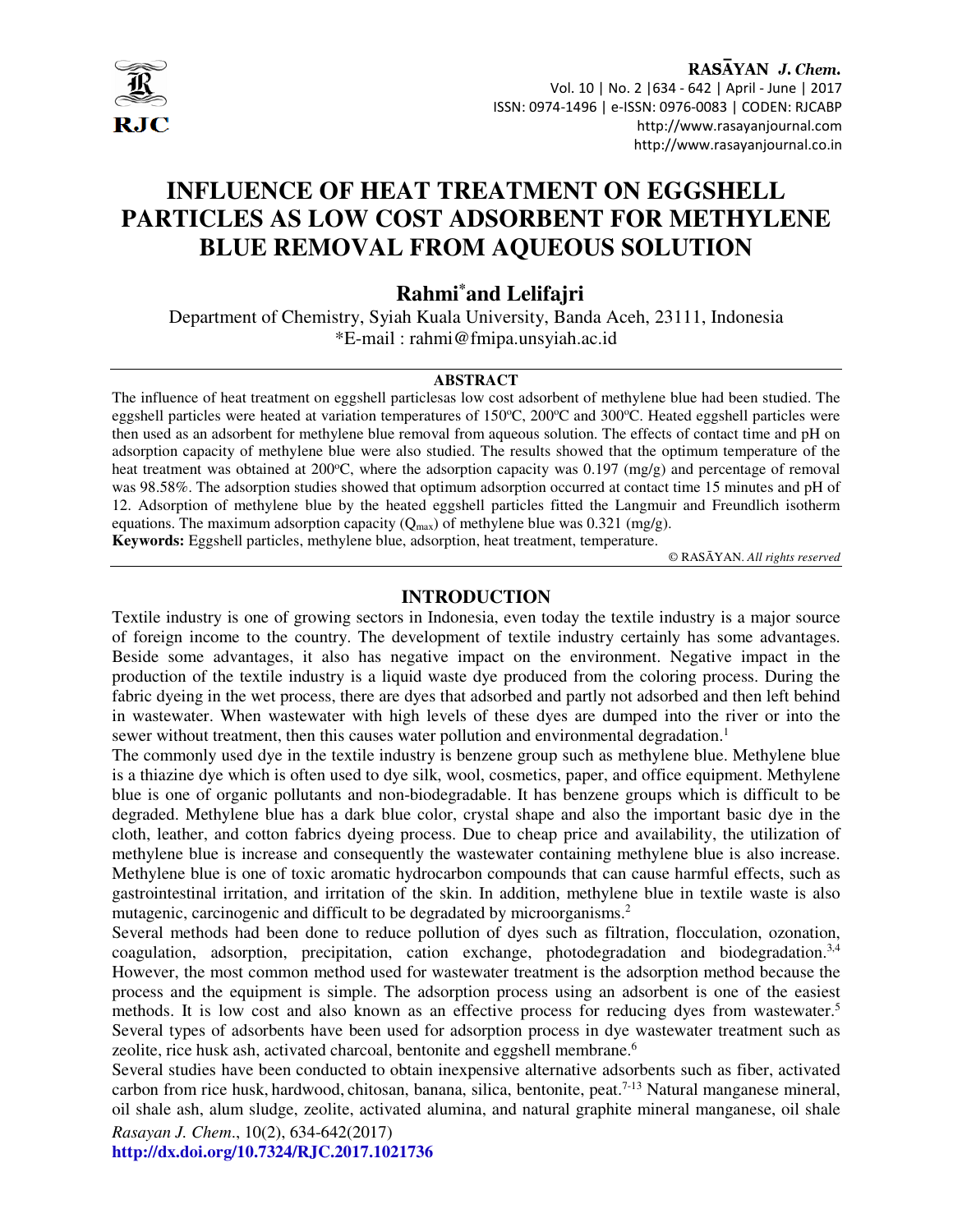ash, activated alumina, and graphite. Nowadays, it has been also developed adsorbent for the adsorption of methylene blue dye such as activated carbon shell of coffee inserted TiO2 photocatalyst, and shrimp shells.<sup>14</sup> In addition, the eggshell is also one of adsorbent alternatives to solve the problem of dye pollution water.

Many researches had been done to take advantage of eggshells in many different applications, such as fertilizers, feed additives, heavy metal adsorption and organic compounds adsorption from wastewater.<sup>15</sup> The chemical composition of eggshell is 94% of calcium carbonate, 1% of magnesium carbonate, 1% of calcium phosphate and 4% of organic compounds. It has porous structure which contains 7000-17000 of pores.<sup>16</sup> Compared with other adsorbent, eggshell is easily found and processed into adsorbent. By using the eggshell as an effective and economical adsorbent can certainly help people to cope with both the waste bin from the eggshell itself and waste textile dye produced from the textile industrial factories.

Eggshells had been used as adsorbents for the removal of certain substances. Eggshell was utilized by Zulfikar *et al.* for the adsorption of components lignosulfonate.<sup>17</sup> Muhammad *et al.* used eggshell for adsorption of oil.<sup>18</sup> The activated eggshell had been used for the adsorption of Pb from battery waste.<sup>19</sup> Belay and Hayelom had made use of eggshell for methyl orange dye adsorption.<sup>20</sup> The utilization of eggshell particles with heated treatment for adsorption of methylene blue dye has not been reported. Therefore, in this study eggshell particles was heated and used as an adsorbent of methylene blue. The heat treatment was done with the purpose to enlarge the pores and remove impurities by breaking the bonds of chemical or oxidizing of surface molecules, resulting changes in physical properties where surface area increase in size and influence the adsorption capacity. The purpose of the heat treatment was also to expand the pore diameter and increase the amount of pore. In this work, we studied the effect of heat treatment of eggshell particles on their methylene blue adsorption capacity. The adsorption was carried out on a variety of contact time, pH, and initial concentration of methylene blue. The concentration of methylene blue was observed by using UV-Vis spectrophotometer.

#### **EXPERIMENITAL**

#### **Material and Methods**

Methylene blue (MW: 319.86, MF: C<sub>16</sub>H<sub>18</sub>ClN<sub>3</sub>S) used in this study was of commercial purity and used without further purification. Eggshell was collected from the local restaurants in Darussalam, Banda Aceh. Indonesia.

#### **Preparation of eggshells as an adsorbent**

1 kg of eggshell was washed with water to remove impurities attached to the surface of the eggshell. Furthermore, the washed eggshell was separated between the shell and the membrane and then dried in an oven at a temperature of  $105^{\circ}C$  for 1 hour. The dried eggshell was crushed into particles and sifted with a 100 mesh sieve and then weighed as much as 500g. Furthermore eggshell particles were heated with furnace on temperature variation of  $150^{\circ}$ C,  $200^{\circ}$ C and  $300^{\circ}$ C for 1 hour.

The yield of the eggshell particles was obtained by comparing the weight of the eggshell particles before heated by the weight of eggshell particles that has been heated and the calculation was as follow:

The yield 
$$
(\%) = b / a \times 100\%
$$
 (1)

Where, a was weight (g) of the eggshell particles before heating and weight (g) of eggshell particles after heating (g)

## **Adsorption study of methylene blue by eggshell particles**

The process was carried out with a variety of conditions parameters of a previous study.<sup>6</sup> Stock solution concentration of methylene blue was 1000 ppm which was prepared by dissolving 1 gram of methylene blue in 1000 mL of distilled water. Maximum wavelength was determined by using 1 ppm methylene blue solution. Calibration curve was obtained from various concentrations of methylene blue 0.5, 1.0, 1.5, 2.0, 2.5, 3.0, 5.0, and 7.0 ppm. The absorbance was measured by using UV-Vis spectrophotometer at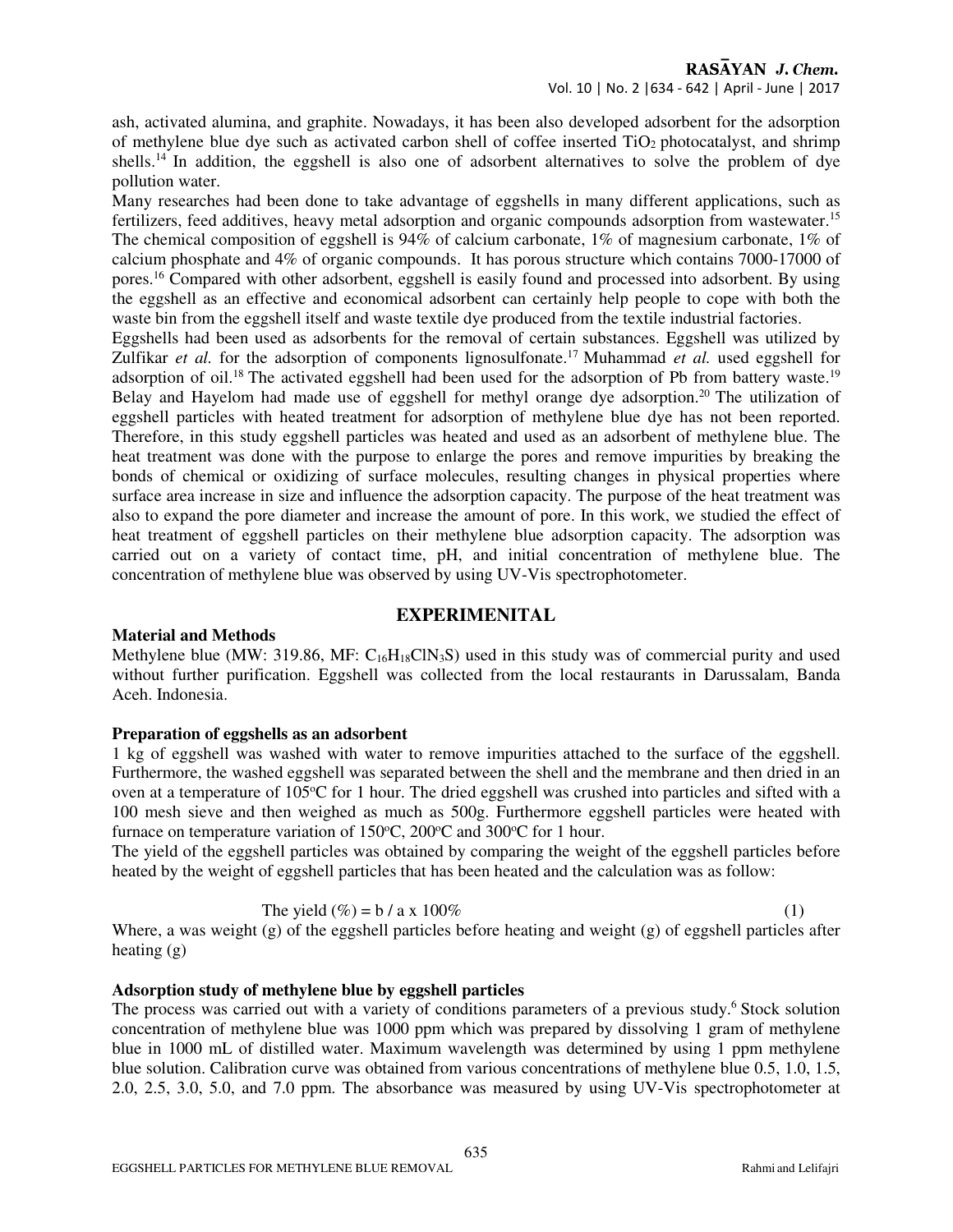#### RASAYAN J. Chem. Vol. 10 | No. 2 |634 - 642 | April - June | 2017

maximum wavelength previously obtained was 665 nm. The results were plot in the graph with absorbance as the y-axis and concentration as the x-axis to get the form of a linear calibration curve. In order to study the influence of heat treatment of eggshell particles on its performance for methylene

blue removal from aqueous solution, 2 gram of each heated eggshell particles (150 $\degree$ C, 200 $\degree$ C and 300 $\degree$ C) and eggshell particles without heated treatment were added to each erlenmeyer glasses containing 20 mL of 20 ppm of methylene blue solutions. The mixtures were stirred using a shaker with a speed of 250 rpm for 20 minutes, then filtered with filter paper. Once the adsorption process was completed, the filtrate obtained from each erlenmeyer glasses were examined their methylene blue absorbance values by using UV-Vis spectrophotometer at a wavelength of 665 nm. Absorbance values obtained were then inserted into the regression equation to determine the concentration of the final methylene blue dye, and then the absorption capacity of dye and dye removal percentage were calculated by using the following formulas:

$$
Q = \frac{(C_0 - C_t) V}{m}
$$
\n
$$
C_0 - C_t
$$
\n
$$
100 \text{ C}^{\prime}
$$
\n
$$
(2)
$$

$$
Removal (\%) = \frac{C_0 - C_t}{C_0} \times 100 \%
$$
\n
$$
\tag{3}
$$

Where,  $C_0$  was initial concentration of the methylene blue,  $C_t$  was final concentration of methylene blue, V was volume of solution and m was mass of adsorbent.

Influence of contact time and pH on methylene blue adsorption by heated eggshell particles were also studied in this work. In order to study influence of contact time, the contact time was varied from 5 to 25 minutes. To study the influence of pH, the pH of initial solutions were adjusted with various pH of 6, 8, 10 and 12 by using HCl and NaOH solutions. The experiments were also conducted by various initial concentrations of methylene blue (5, 10, 20, 40, and 60 ppm) in order to study the equilibrium adsorption isotherm of methylene blue by heated eggshell particles. Langmuir (Eq.-4) and Freundlich (Eq.-5) equations were used as adsorption isotherm models.

$$
\frac{c}{Q} = \frac{1}{K_L Q_{max}} + \frac{C}{Q_{max}}
$$
  

$$
\log Q = \log K_F + \frac{1}{n} \log C
$$
 (4)

#### **RESULTS AND DISCUSSION**

#### **Preparation and characterization of heated eggshell particles**

Eggshell particles were heated by using a furnace with a temperature variation of  $150^{\circ}$ C,  $200^{\circ}$ C and 300°C. The yield of each heated eggshell particles were shown in Table-1.

| I able-1. Results be heated eggshell particles |              |              |  |  |
|------------------------------------------------|--------------|--------------|--|--|
| Temperature of heat<br>treatment $(^0C)$       | Weight $(g)$ | Yield $(\%)$ |  |  |
| 150                                            | 10           | 98.9         |  |  |
| 200                                            | 10           | 97.4         |  |  |
| 300                                            |              | 95.2         |  |  |

Table-1: Results of heated eggshell particles

It was observed that the yield of the obtained adsorbent decreased with increased in temperature. The lowest yield was obtained at a temperature of 300°C. The heat treatment temperature of eggshell particles was inversely to the yield of obtained adsorbent. The increase in temperature causes the decrease of water content in the eggshell particles resulting the decrease of the yield. The color of eggshell particles was change by heat treatment as shown in Fig.-1.

The increase in heat treatment temperature caused the different color of obtained adsorbents. The color of eggshell particles heated at a temperature of  $200^{\circ}$ C was yellowish and different with the color of eggshell particles heated at a temperature of  $150^{\circ}$ C. The heat treatment at a temperature of  $300^{\circ}$ C produced a brown adsorbent. It was due to the decomposition of organic compounds in the eggshell particles as described by Witoon.<sup>21</sup>

The heat treatment is a process to develop the pore structure by thermal decomposition, thus indirectly affect the size of the density of the adsorbent produced as shown by the yield results in Table-1.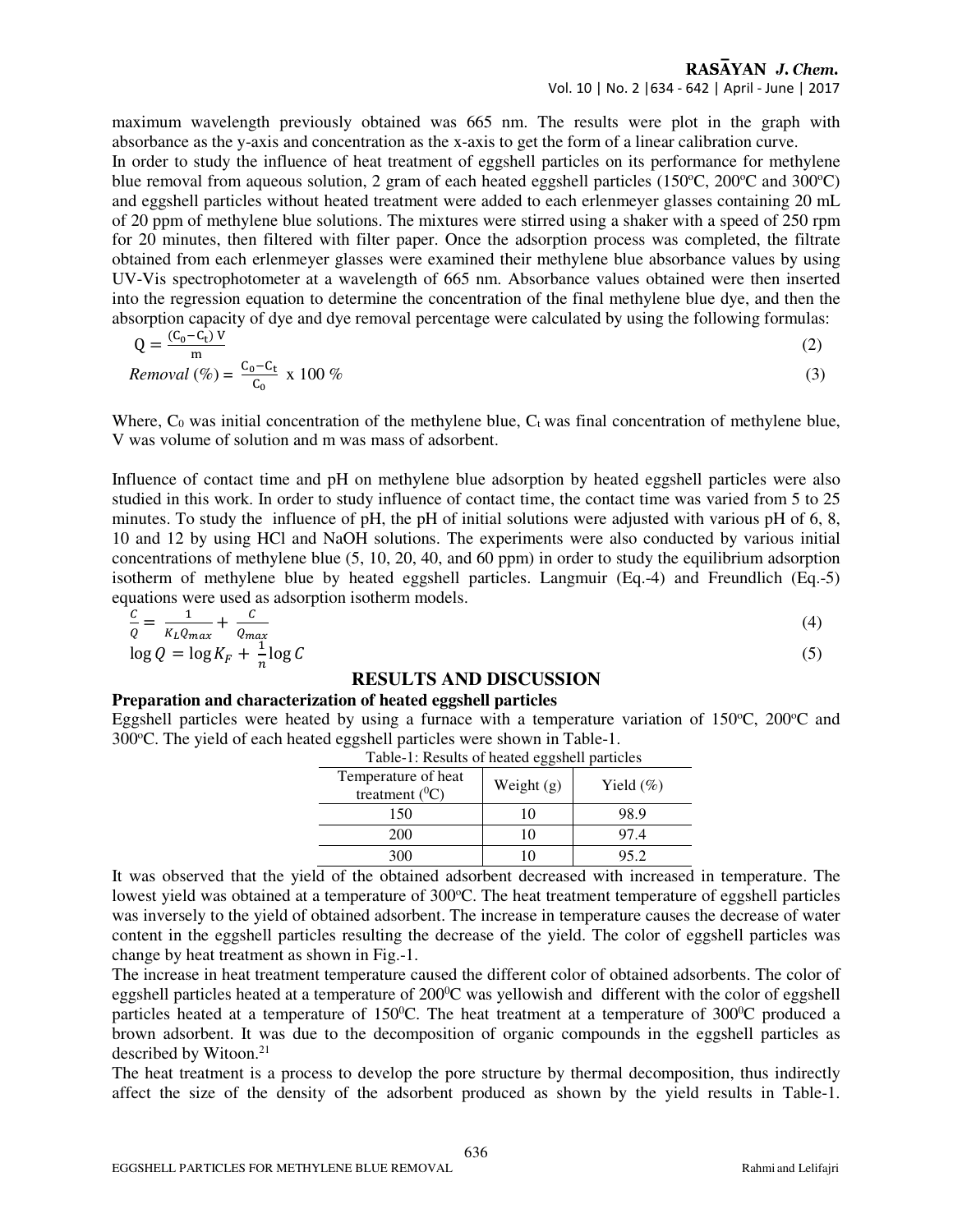Adsorption capacity of the adsorbent can be increased by the heat treatment to provide desired properties. Heat treatment of the adsorbent aimed to enlarge the pores by breaking chemical bonds or oxidize molecules on adsorbent surface and change the nature of physics that is growing larger surface area. Moreover, the purpose of this process is also to enhance the pore volume, pore diameter expands, and it may cause some new pores.



Fig.-1: Appearance of eggshell particles (a) without heated and heated at (b)  $150\degree$ C (c)  $200\degree$ C (d)  $300\degree$ C

Figure-2 shows the SEM images of eggshell particles heated at 150 $\degree$ C (a, d), 200 $\degree$ C (b, e) and 300 $\degree$ C (c, d) with diffferent magnification (500 and 20.000x). The average pores size of eggshell particles heated at 150 $^{\circ}$ C, 200 $^{\circ}$ C, and 300 $^{\circ}$ C were 0.240 0.286 and 0.256 $\mu$ m, respectively. The pore diameters of eggshells particles heated at  $200^{\circ}$ C and  $300^{\circ}$ C were larger than eggshell particles heated at  $150^{\circ}$ C. However at heat treatment temperature of 300 °C, the eggshell particles showed many pores filled by decomposed and damaged components, moreover the pores were destroyed due to the heating.





EDS data of heated eggshell particles were shown in Figure-3. Based on ZAF method standardless quantitative analysis, it was found that the mass percentages of C, O, Mg and Ca elements of eggshell particles heated at  $150^{\circ}$ C were  $22.58$ ,  $53.545$ ,  $0.38$  and  $23.59\%$ , respectively.

Eggshell particles heated at 200 °C contained 20.59, 48.49, 0.39, and 30.53% of mass percentages of C, O, Mg and Ca elements, respectively. Mass percentages of C, O, Mg and Ca elements of heated eggshell particles at  $300^{\circ}$ C were  $20.87, 53.01, 0.34,$  and  $25.78\%$ , respectively.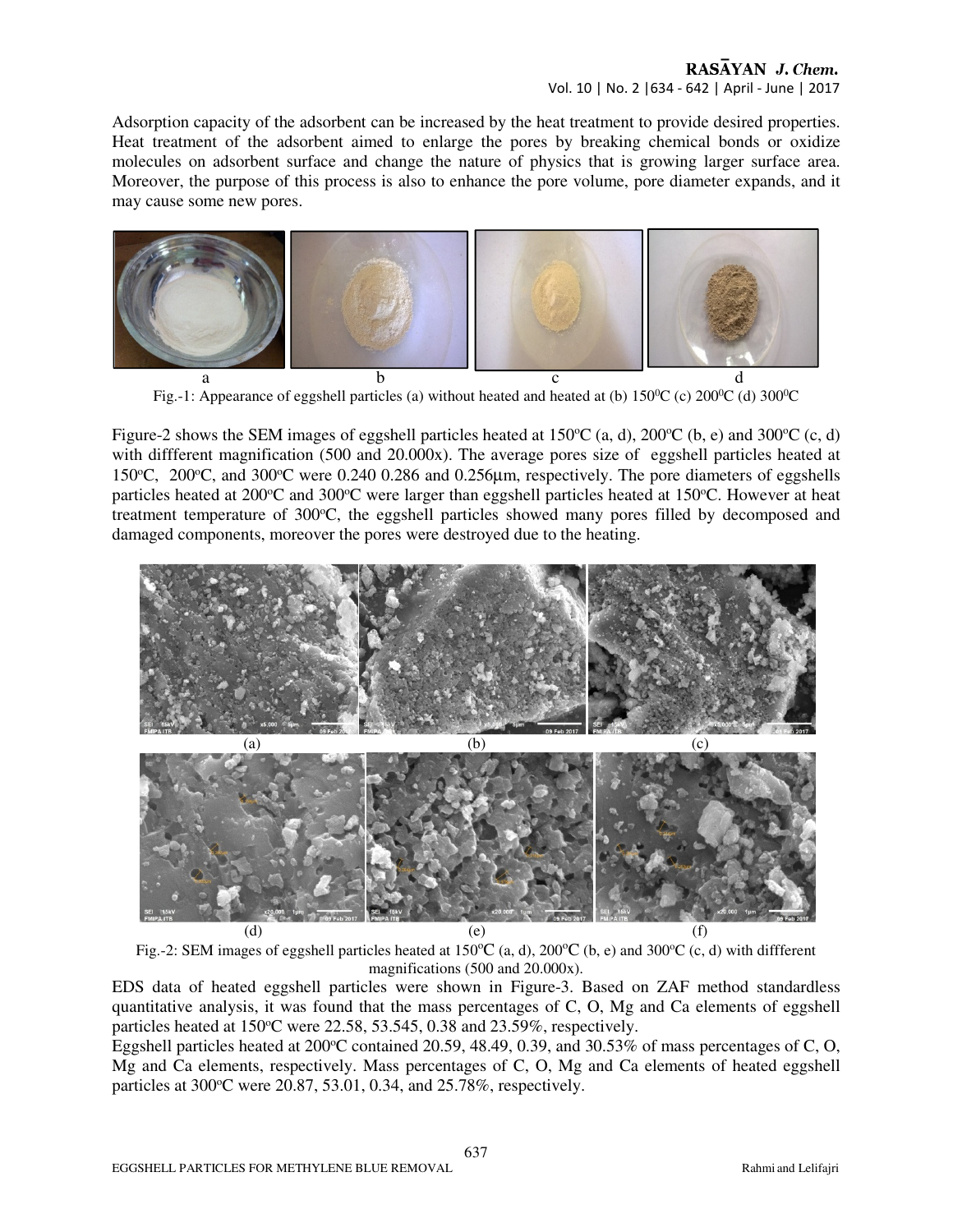The mass percentage of Ca element of heated eggshell particles at  $200^{\circ}$ C was higher than mass percentage of Ca element of heated eggshell particles at 150°C and 300°C. It was probably the reason why the highest adsorption capacity of methylene blue found when the adsorption was conducted by using heated eggshell particles at 200°C.



Fig.-3: ED's data of eggshell particles heated at (a)150 °C, (b)200 °C and (c) 300 °C It was known that the main component of adsorbent was CaCO<sub>3</sub> that served as active site for methylene blue adsorption. The different of mass percentage of each elements of eggshell particles at different heat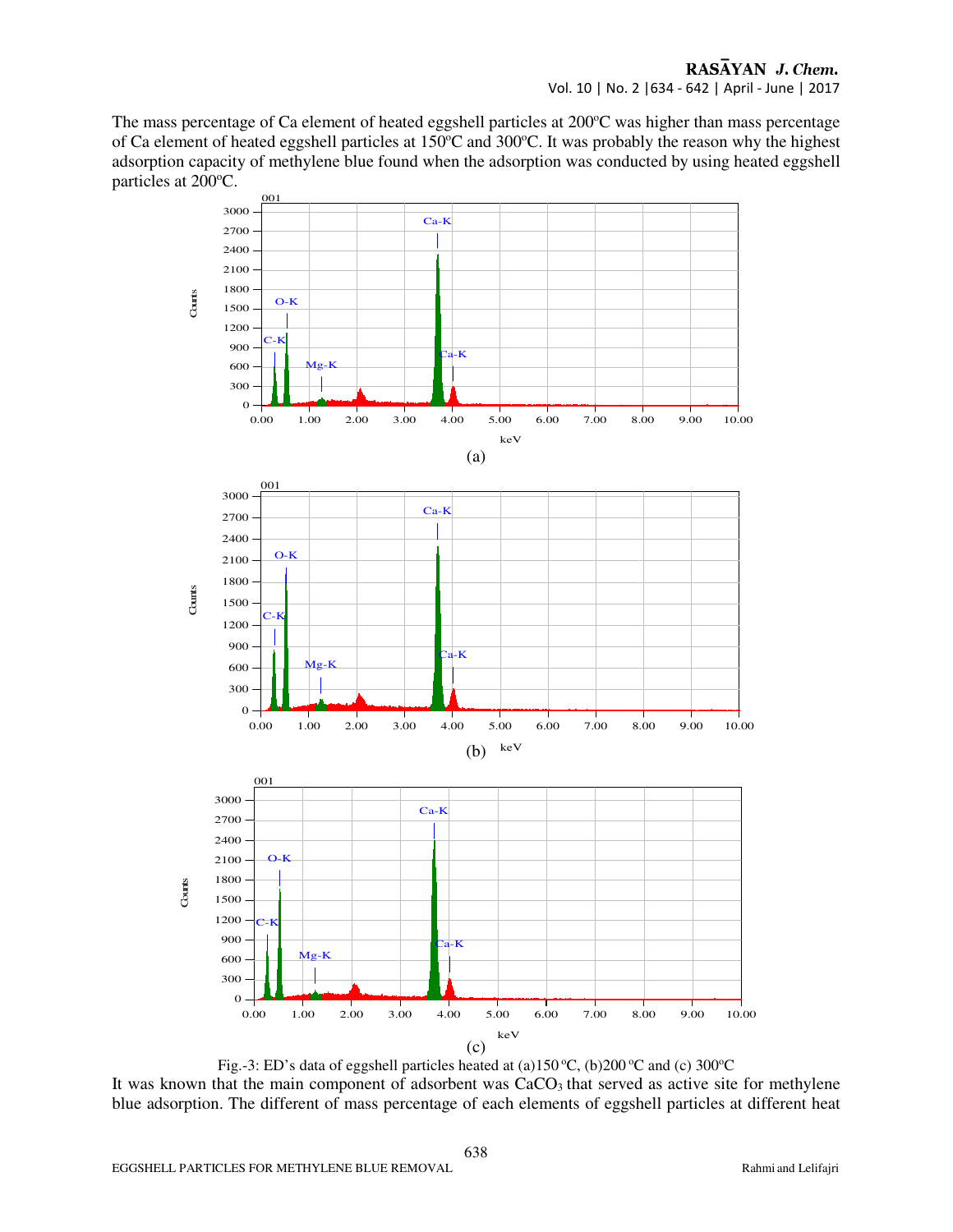treatment temperature was due to the decomposing of organic compounds. Witoon reported that TGA pattern of eggshell showed two distinct stages of weight losses. The weight loss of the first stage (below  $680^{\circ}$ C) was due to adsorbed water and loss of organic compounds.<sup>21</sup>

#### **Adsorption study of methylene blue by eggshell particles**

Initially, adsorption experiment was conducted by using eggshell particles without heat treatment, followed by eggshell particles which were already heated at a temperature of  $150^{\circ}$ C,  $200^{\circ}$ C and  $300^{\circ}$ C. The results were shown in Figure-4.



Fig.-4: Influence of heat treatment temperature on adsorption capacity and removal percentage of methylene blue.

Figure-4 shows heat treatment temperature of eggshell particles affected the adsorption capacity (Q) and removal percentage of methylene blue. Eggshell particles without heat treatment (w.h.) showed low adsorption capacity and removal percentage of methylene blue. Heated eggshell particles showed the increase methylene blue adsorption capacity and maximum at heat treatment temperature of  $200^{\circ}$ C. It indicated that heat treatment improved methylene blue adsorption capacity of eggshell particles. Based on SEM analysis, the heated eggshell particles at  $200^{\circ}$ C showed more open and larger pores than heated eggshell particles at  $150^{\circ}$ C and  $300^{\circ}$ C. Therefore, the methylene blue molecules easily came into the pores of eggshell particles and the adsorption capacity increased. Furthermore, adsorption capacity was decreased by using eggshell particles heated at 300°C. It was due to the functional groups of proteins and mucopolysaccharides contained in the eggshell paticles such as carboxyl (COOH), amine  $(NH<sub>2</sub>)$  and sulfonate (SO<sub>2</sub>O<sup>-</sup>) that served as active sites of adsorbent became damaged and resulting the adsorption capacity decreased.The damage could be observed from the color of eggshell particles that turn into black ash when heated at a temperature of  $300^{\circ}$ C as shown in Figure-1. Based on this results, the eggshell particles with heat treatment temperature of  $200^{\circ}$ C that had the highest adsorption capacity was choosen as the best adsorbent for removal methylene blue and then used for further treatment.

#### **Effect of contact time**

The contact time is one of factors that influence the adsorption process. In order to study the effect of contact time on methylene blue adsorption by heated eggshell particles, the experiments were conducted with contact time 5 to 25 minutes and the adsorbent used was eggshell particles which were heated at 200 $^{\circ}$ C. The obtained results are shown in Fig.-5.

The adsorption capacity of methylene blue by heated eggshell particles increased from 0,145 (mg/g) to  $0.152 \text{ (mg/g)}$  with increasing contact time from 5 to 15 minutes. It was due to at a longer contact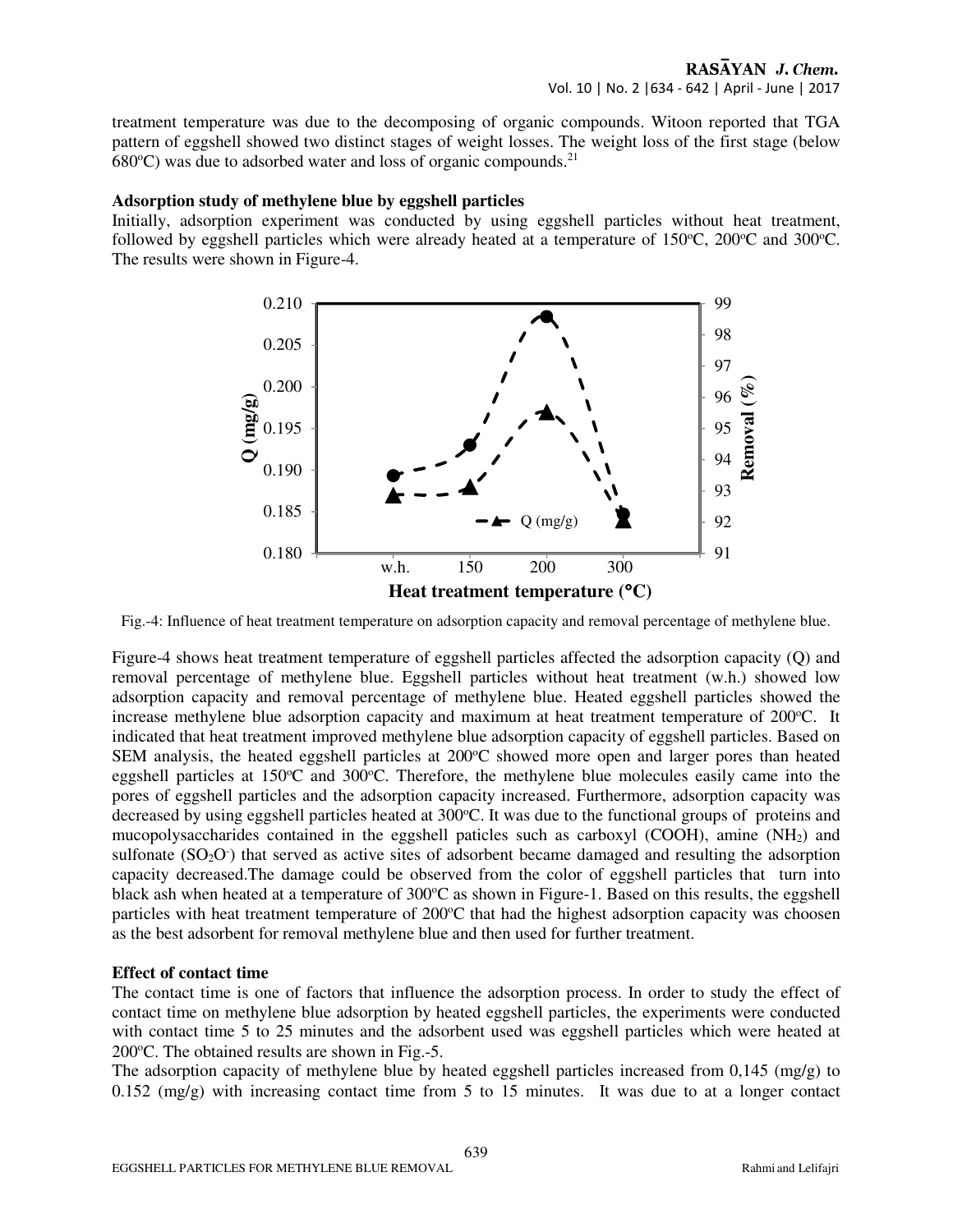time,more active sites of heated eggshell particles contacted with methylene blue molecules thus increasing the adsorption capacity. However, the increase of contact time to 20 minutes decreased the adsorption capacity and tended to be constant at longer time (25 minutes). It was due to the adsorption equilibrium had been reached at contact time of 15 minutes, where the active sites of heated eggshell particles had been saturated by methylene blue molecules. With increasing of contact time, some adsorbed methylene blue molecules went back to the solution due to the shaking.

In this study, the equilibrium contact time obtained was 15 minutes. This contact time was shorter than reported by Salman *et al.*<sup>6</sup> They reported that the equilibrium contact time was 30 minutes for adsorption of methylene blue by eggshell without heat treatment and eggshell membrane. The short equilibrium time is one of economical factors on selection of adsorbent. The equilibrium contact time obtained in this study was used for further treatment.



Fig.-5: Effect of contact time on the adsorption capacity of methylene blue by heated eggshell particles.

#### **Effect of pH**

Adsorption capacity of an adsorbent depends on the pH (acidity) of the dye solution, because the pH affectsthe adsorption process on the surface of the adsorbent. In order to study the effect of pH on methylene blue adsorption by heated eggshell particles, the experiments were conducted with various of pH (2-12). The pH of initial methylene blue solutions were adjusted by using HCl and NaOH solutions. The obtained results were shown in Fig.-6.



Fig.-6:The effect of pH on the adsorption capacity of methylene blue by heated eggshell particles

Figure-6 shows the increase of adsorption capacity of methylene blue by heated eggshell particles with increasing pH. It proved that the pH of the solution is one of the parameters that affects the adsorption.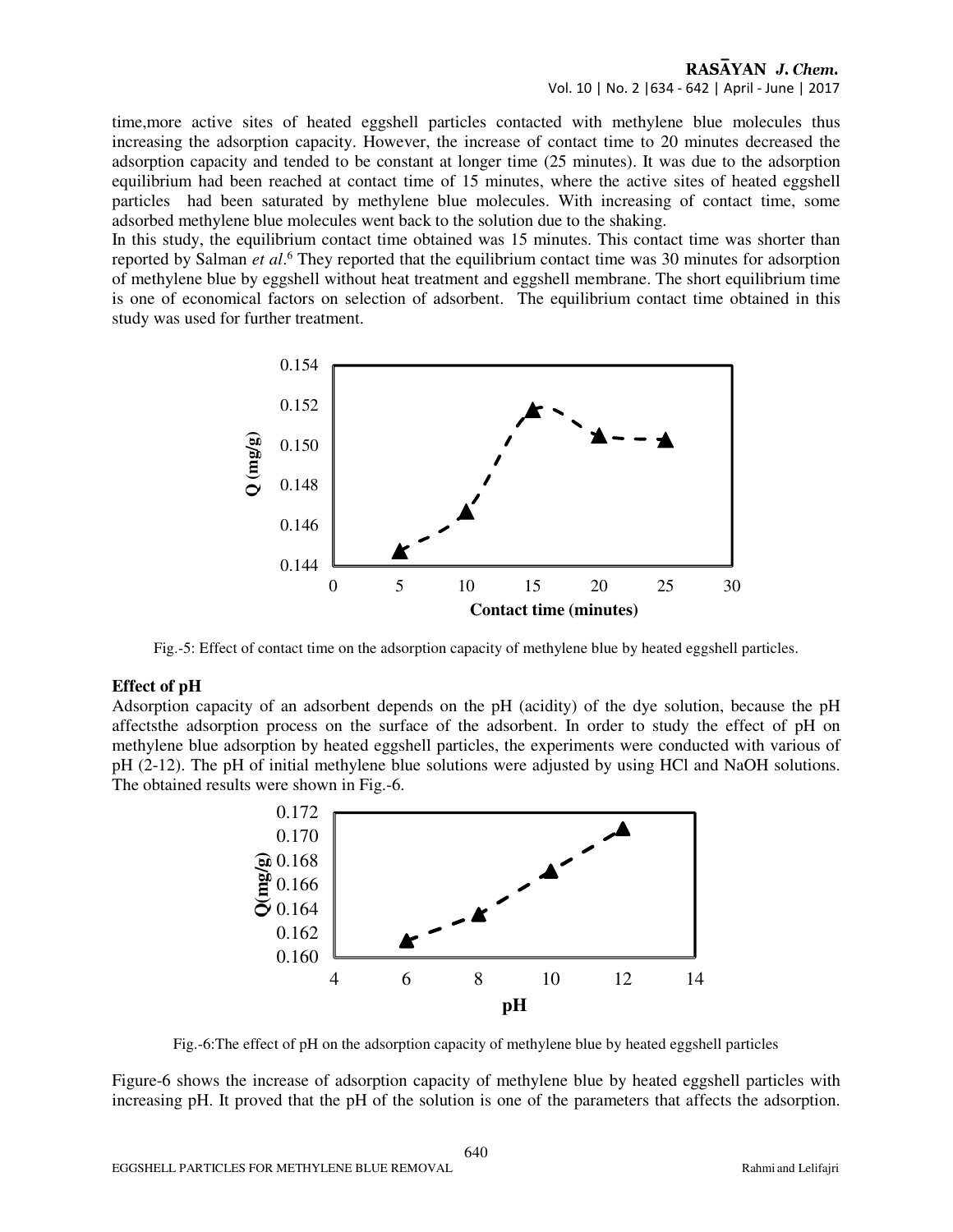## RASAYAN J. Chem. Vol. 10 | No. 2 |634 - 642 | April - June | 2017

Heated eggshell particles more effectively adsorbed methylene blue in alkaline. It was due to at alkaline solution the particles of heated eggshell particles contained a lot of negative charges especially carbonate species such as  $H_2CO_3$ , HCO<sup>3-</sup>, and CO<sub>3</sub><sup>2-</sup> that served as active sites of methylene blue molecules that has positive charge. The low adsorption capacity of methylene blue in acidic pH might be due to the H<sup>+</sup> ions existed in the solution. The H<sup>+</sup> ionscompeted with methylene blue to enter active sites available on the heated eggshell particles. In addition, when HCl was added, the calcium dissolved and formed calcium chloride, water and released carbon dioxide  $gas^{21}$ . The same results were also reported by Norzita *et al.* and Salman *et al.* for eggshell without heat treatment and eggshell membrane.<sup>6, 22</sup>

#### **Effect of initial concentration of methylene blue**

Effect of initial concentration of methylene blue was studied by conducting the experiment with various methylene blue initial concentrations of 5, 10, 20, 40, and 60 ppm. The pH of solutions was adjusted to pH 12 and the adsorption process was conducted for 15 minutes at a speed of 250 rpm. The results were shown in Fig.-7.

Figure-7 shows the increase of adsorption capacityof heated eggshell particles from 0,048 (mg/g) to 0.32  $(mg/g)$  with increasing initial concentration of methylene blue from 5 to 40 ppm. However, at an initial concentration of 60 ppm, the adsorption capacity tended to be constant. Panthania *et al*. stated that the higher the initial concentration of the solution, the more the amount of solute that can be adsorbed untill the equilibrium reached. $23$ 

The ability of adsorbent on adsorption has a limitation. The maximum concentration capable adsorbed by the heated eggshell can be determined by using the adsorption isotherm equations. There are two common adsorption isotherm equations used in the adsorption process namely Langmuir and Freundlich adsorption isotherm equations (Eq.-4 and 5). The results of calculation were shown in Table-2.



**Initial concentration (ppm)** 

Fig.-7: The effect of initial concentration on adsorption capacity of menthylene blue.

Table-2: The Langmuir and Freundlich adsorption isotherms of methylene blue by heated eggshell particles

| angmuir isotherm                                  |      | <b>Freundlich isotherm</b> |                         |       |         |
|---------------------------------------------------|------|----------------------------|-------------------------|-------|---------|
| $m\mathfrak{g}/\mathfrak{g}$<br>$\mathcal{J}$ max | LГ   | .                          | $m\sigma/\sigma$<br>1XI |       | DΖ<br>v |
| 22<br>U.J∠ 1                                      | .009 | 0.98                       | nn.                     | 2.447 | 0.92    |

The correlation coefficient  $(R^2)$  of Langmuir and Freundlich adsorption isotherms where 0.98 and 0.92, respectively. It indicated that the adsorption of methylene blue by heated eggshell fitted to both Langmuir and Freundlich adsorption isotherm equations where the values of  $\mathbb{R}^2$  were more than 0.9. Langmuir isotherm assumes that the adsorbent covered by monolayer of adsorbate and homogeneous. Freundlich isotherm equation assumes that the adsorbent covered by more than one surface layer (multilayer) and the